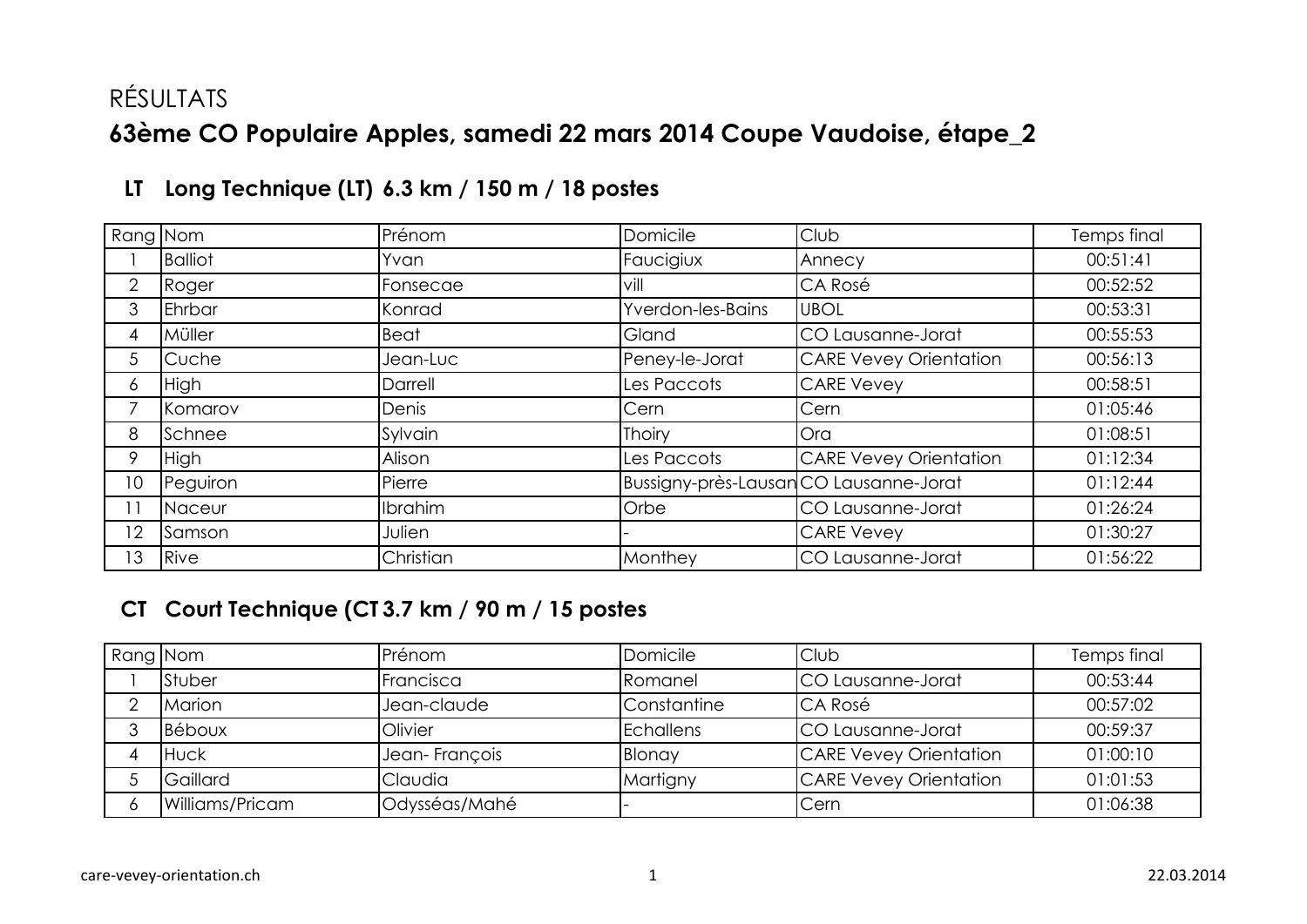| <b>I</b> Duvoisin | Elisabeth       | <b>Echallens</b> | <b>ICO Lausanne-Jorat</b>     | 01:52:45        |
|-------------------|-----------------|------------------|-------------------------------|-----------------|
| Godel             | Thérèse         | Domdidier        | <b>CA Rosé</b>                | 01:57:09        |
| <b>INaceur</b>    | Naila           | Orbe             | <b>ICO Lausanne-Jorat</b>     | 02:00:22        |
| <b>Kuznetsov</b>  | <b>Vladimir</b> |                  | <b>ICO Lausanne-Jorat</b>     | poste manque    |
| <b>Repond</b>     | Henri           | Yverdon          | <b>CARE Vevey Orientation</b> | postes manquent |

## **MT Moyen Technique (MT) 4.7 km / 130 m / 16 postes**

| Rang Nom       |                 | Prénom          | Domicile          | Club                          | Temps final |
|----------------|-----------------|-----------------|-------------------|-------------------------------|-------------|
|                | Cuche           | Jonas           | Peney-le-Jorat    | <b>CARE Vevey Orientation</b> | 00:39:23    |
| $\overline{2}$ | Zosso           | Jean-Bernard    | Meyrin            | CA Rosé                       | 00:51:12    |
| 3              | Rousselot       | Yves            | La Chaux-de-Fonds | Balise 25 Besançon            | 00:53:02    |
| 4              | <b>Bucher</b>   | Eric            | La Conversion     | CO Lausanne-Jorat             | 00:56:00    |
| 5              | Weber           | Serge           | Vevey             | <b>CARE Vevey Orientation</b> | 00:57:17    |
| 6              | Ingold          | Christophe      |                   | CO Lausanne-Jorat             | 00:57:26    |
|                | Kuznetsov       | Victor          |                   | CO Lausanne-Jorat             | 00:59:12    |
| 8              | <b>Balay</b>    | Solène          |                   | Cern                          | 01:00:34    |
| 9              | Wesmus          | Joachim         | Soral             | SIS Genève                    | 01:01:01    |
| 10             | <b>Williams</b> | Themis          | Genève            | Cern                          | 01:07:26    |
| $\vert$ 1      | <b>Bohni</b>    | Nadine          | Genève            | CO Lausanne-Jorat             | 01:20:20    |
| $^{\prime}2$   | Stuber          | <b>Matthias</b> | Romanel           | CO Lausanne-Jorat             | 01:24:06    |
| $\overline{3}$ | Mathon          | Caroline        | Prémanon          | <b>CO CERN</b>                | 01:32:03    |
| l 4            | <b>Balay</b>    | Christian       |                   | <b>CERN</b>                   | 01:37:14    |
| $\overline{5}$ | Pache           | sandrine        | Lausanne          | CO Lausanne-Jorat             | 01:43:57    |
| 16             | Crispin         | Williams        | Genève            | Cern                          | 01:55:41    |